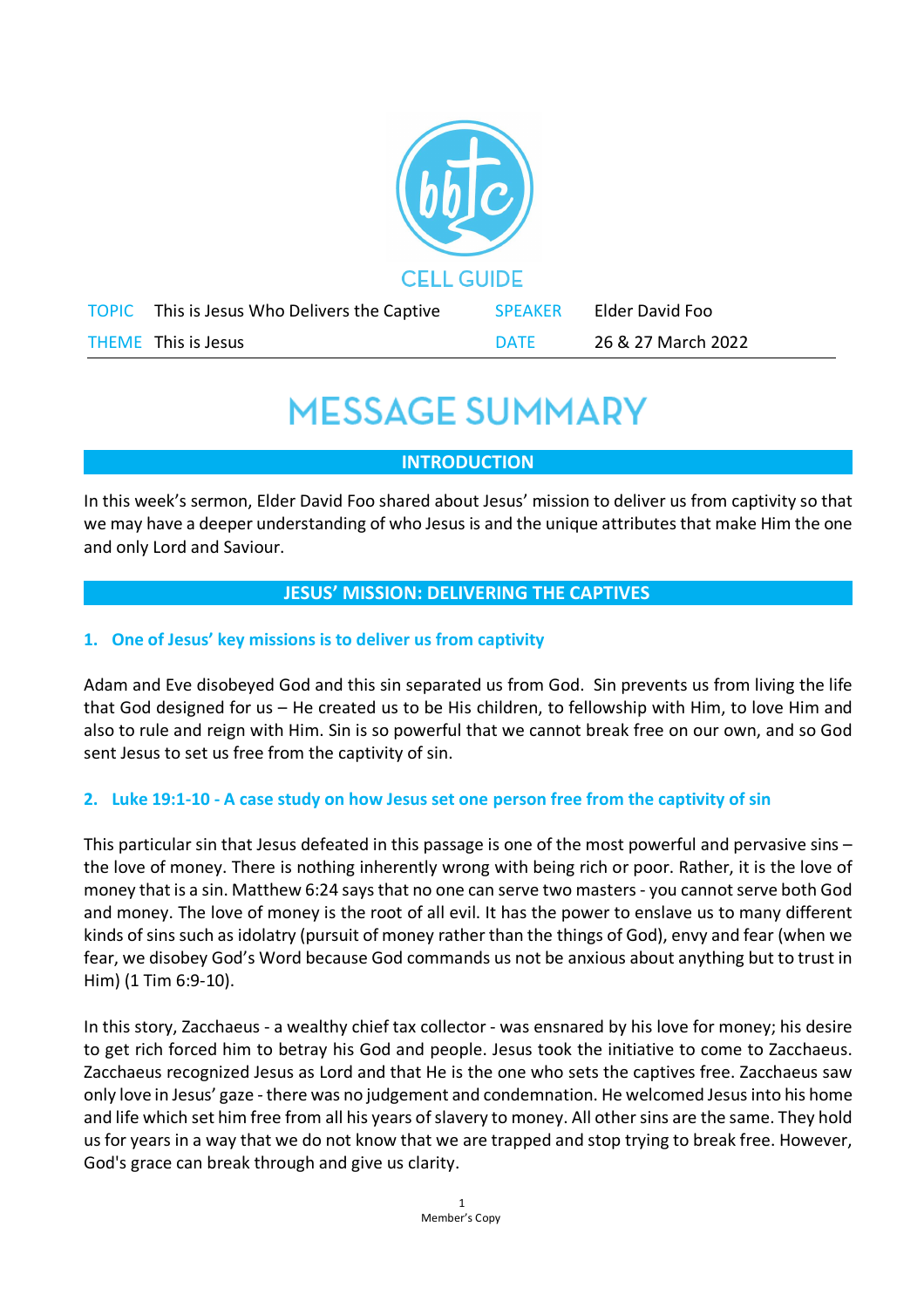#### **3. Who is this Jesus who delivers the captive?**

- A. Jesus loves us deeply despite who we are or how undeserving we may be.
- B. Jesus takes the initiative to come to us and responds to the smallest effort to reach Him, even if it is only in our hearts. It was no accident that Jesus met Zacchaeus. God sees our hearts - He does not need a big show of repentance before He comes to us. We can be sure that for every one step we take towards Him, He has already taken many more towards us.
- C. Jesus saves us, even at His own expense. Jesus knew the price that He would have to pay to set Zacchaeus free from sin. He would lose the goodwill of the crowd but He gladly paid the price because of His love for Zacchaeus.
- D. Jesus led a sinless and blameless life but He loves us so much that he bore our sins. While we were yet sinners, He died for us (Isa 53:5-6).
- E. Jesus has the power to set anyone free from any sin. It was Jesus who set Zacchaeus free from sin the moment he welcomed Jesus into his life. Zacchaeus' willingness to give his money away was an outcome of that freedom.

As Christians who have been set free from sin, we can still be ensnared by deception (e.g. ungodly beliefs or lies from the devil) (Col 2:8). The solution is the spiritual weapon we have in Christ – to take every thought captive in obedience to Christ. There is no sin or trap so powerful that Jesus cannot set us free from; all we need is to call on the name of Jesus.

#### **CONCLUSION**

Are you walking in freedom with God just as God has designed for us or are you ensnared by sin? It does not matter how many times we have failed God or fallen back into the same sin. Jesus came to seek and save the lost because He wants us to be free. God has taken the initiative to reach out to us and is waiting for us to welcome Him to take the rightful place in our lives. All we need to do is to call on the name of Jesus and He will come and set us free. Only then can we be free from sin and be restored to the destiny that He has for us.